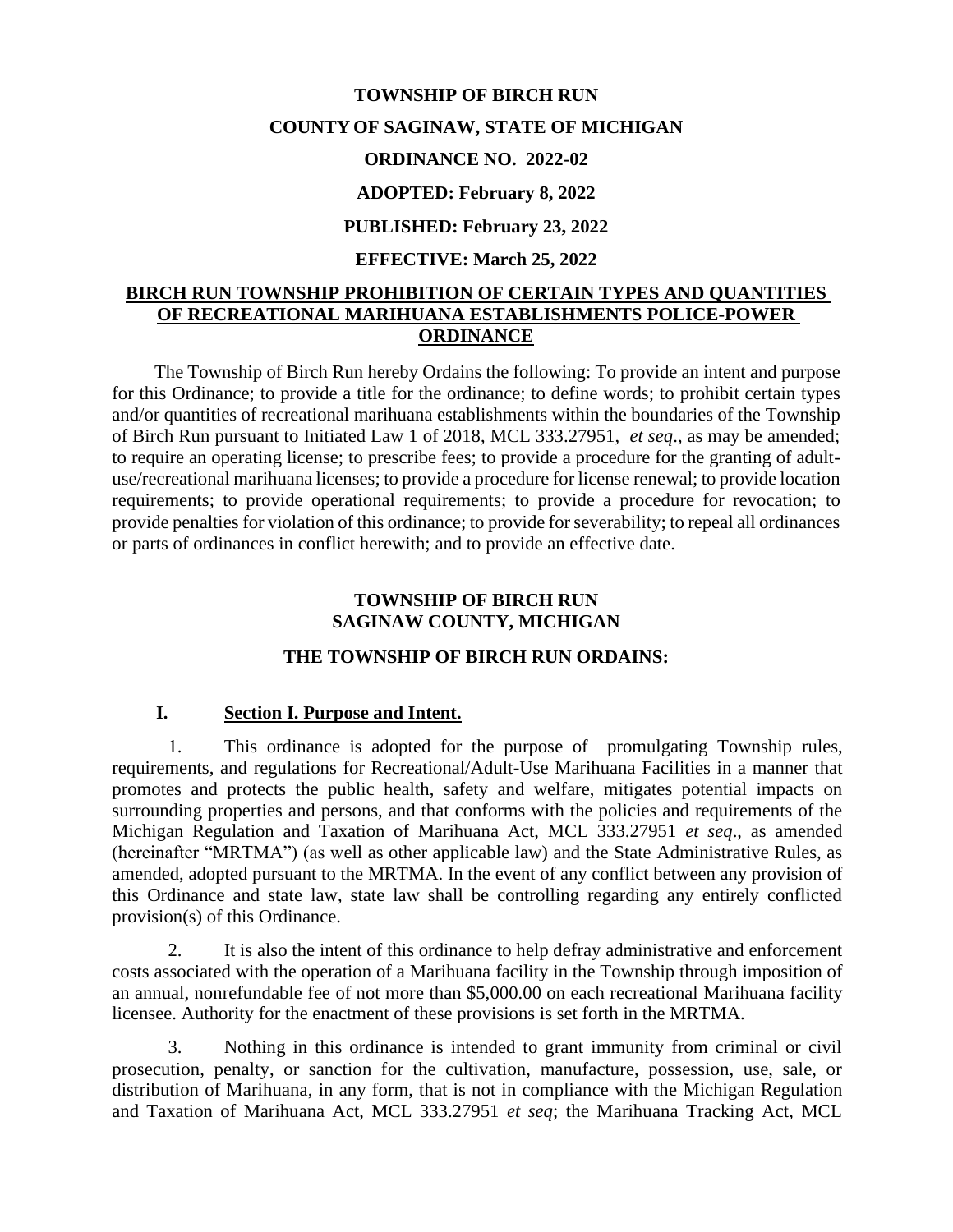333.27901 *et seq*.; and/or all other applicable rules promulgated by the state of Michigan.

4. As of the effective date of this ordinance, Marihuana remains classified as a Schedule 1 controlled substance under the Federal Controlled Substances Act, 21 U.S.C. Sec. 801 *et seq*., which makes it unlawful to manufacture distribute, or dispense Marihuana, or possess Marihuana with intent to manufacture, distribute, or dispense Marihuana. Nothing in this ordinance is intended to grant immunity from any criminal prosecution under federal law(s).

**II. Section II**. **Name.** This ordinance shall be known as and may be cited as the Township of Birch Run Prohibition of Certain Types and Quantities of Recreational Marihuana Establishments Police-Power Ordinance.

**III. Section III. Definitions.** Except otherwise stated herein, words used herein shall have the definitions as provided for in Initiated Law 1 of 2018, MCL 333.27951, *et seq*., as may be amended. The following words shall have the following specific definitions for purposes of this Ordinance:

1. "Applicant" means a person who applies for a Township operating license. With respect to disclosures in an application, or for purposes of eligibility for a Township license, the term applicant includes an officer, director, and managerial employee of the applicant and a person who holds any direct or indirect ownership interest in the applicant.

2. "Day care center" means a facility, other than a private residence, receiving 6 or more preschool or school age children for care for periods of less than 24 hours a day, and where the parents or guardians are not immediately available to the child. Day care center includes a facility which provides care for not less than 2 consecutive weeks, regardless of the number of hours of care per day. The facility is generally described as a child-care center, day care center, day nursery, nursery school, parent cooperative preschool, play group, or drop-in center.

3. "Person" means an individual, corporation, limited liability company, partnership, limited partnership, limited liability partnership, limited liability limited partnership, trust, or other legal entity.

4. "Recreational facility" means any public building or field used for the primary purpose of sports, leisure, or recreation.

5. "School" means any public or private school meeting all requirements of the compulsory education laws of the state.

6. "State operating license" or, unless the context requires a different meaning, "State License" means a license that is issued under the MRTMA that allows the licensee to operate as 1 of the following, specified in the license:

a. Marihuana Grower.

b. Marihuana Processor.

- c. Marihuana Retailer.
- d. Marihuana Secure Transporter.
- e. Marihuana Safety-Compliance Facility.
- f. Marihuana Microbusiness.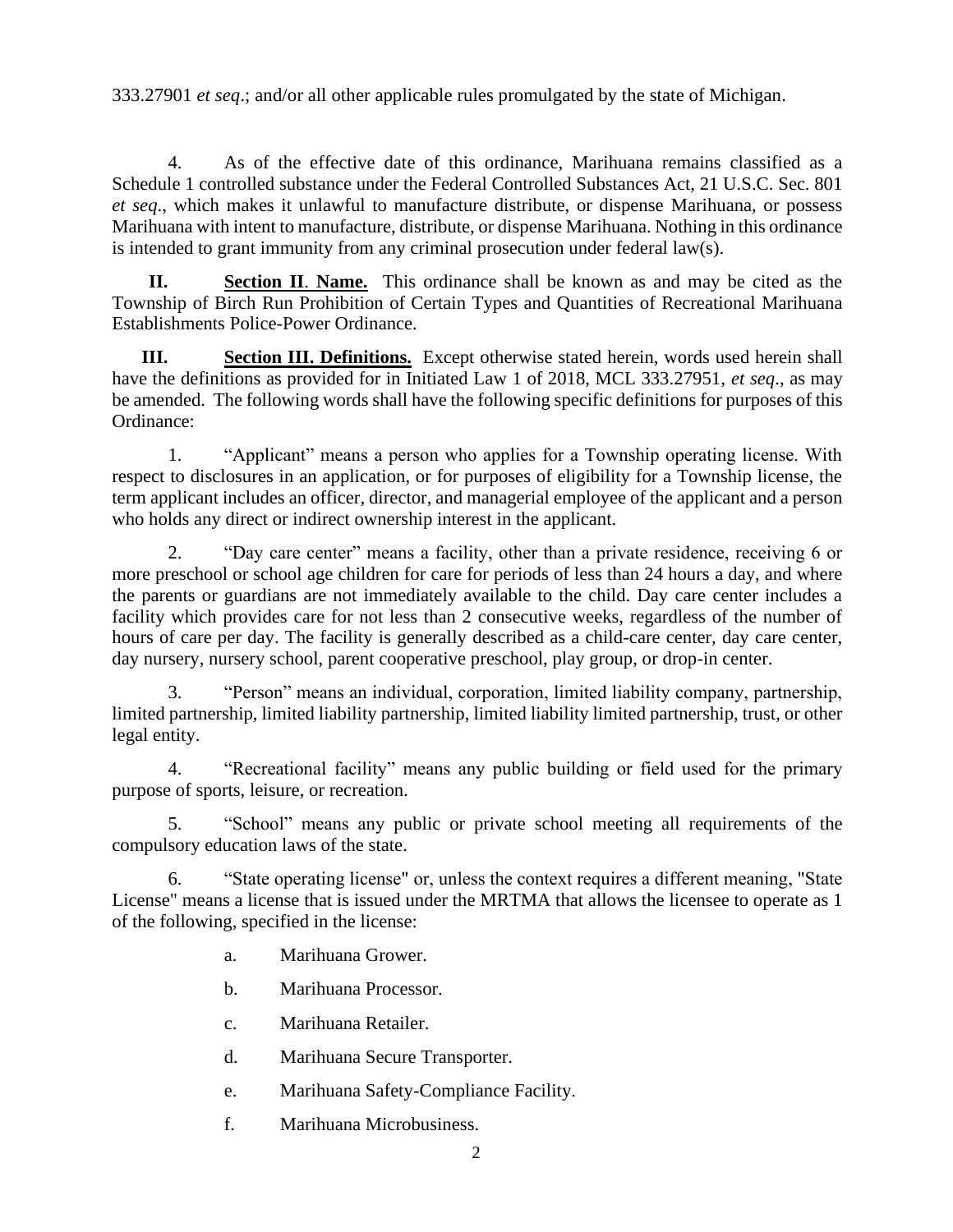7. "Township" means the Birch Run Township.

8. "Township operating license" or, unless the context requires a different meaning, "Township License" means a license that is issued by the Township under this Ordinance that allows the licensee to operate as 1 of the following, specified in the license:

- a. Marihuana Grower.
- b. Marihuana Processor.
- c. Marihuana Retailer.
- d. Marihuana Secure Transporter.
- e. Marihuana Safety-Compliance Facility.
- f. Marihuana Microbusiness.
- 9. "Township Licensee" means a person holding a valid Township operating license.

**IV. Section IV. Certain Marihuana Establishments and Quantities thereof Prohibited.** The Township of Birch Run hereby prohibits all recreational marihuana establishments within the boundaries of the Township of Birch Run pursuant to Initiated Law 1 of 2018, MCL 333.27951, et *seq*., as may be amended, except for the following type(s) of recreational marihuana establishments, which are permitted within the boundaries of the Township of Birch Run pursuant to Initiated Law 1 of 2018, MCL 333.27951, et *seq*., as may be amended and pursuant to the regulations and constraints of this Ordinance, the Birch Run Township Zoning Ordinance, and other applicable local and state law and regulations:

1. Marihuana retailer, as defined by MCL 333.27953 as amended. Marihuana retailer marihuana establishment is hereby permitted within the boundaries of the Township of Birch Run pursuant to Initiated Law 1 of 2018, MCL 333.27951, et *seq*., as may be amended, subject to all other applicable state and local laws and regulations including but not limited to the Birch Run Township Zoning Ordinance, as amended. The number of Birch Run Township Marihuana permits/licenses for a recreational Marihuana retailer establishment shall be limited to a total of two (2).

2. Marihuana secure transporter, as defined by MCL 333.27953 as amended. Marihuana secure transporter marihuana establishment is hereby permitted within the boundaries of the Township of Birch Run pursuant to Initiated Law 1 of 2018, MCL 333.27951, et *seq*., as may be amended, subject to all other applicable state and local laws and regulations including but not limited to the Birch Run Township Zoning Ordinance, as amended. The number of Birch Run Township Marihuana permits/licenses for a recreational Marihuana secure transporter establishment shall be limited to a total of four (4).

**V. Section V. License Required.** A person shall not engage in the business or occupation of a Marihuana Facility within the Township without first obtaining: (1) A State operating license for the Marihuana Facility, and (2) A Township operating license issued by the Township pursuant to the requirements and procedures set forth in this ordinance and other applicable Township law and regulations.

**VI. Section VI. Fees.** An application fee in the amount of \$5,000 must be paid at the time of filing an application for a Township operating license to defray the administrative costs of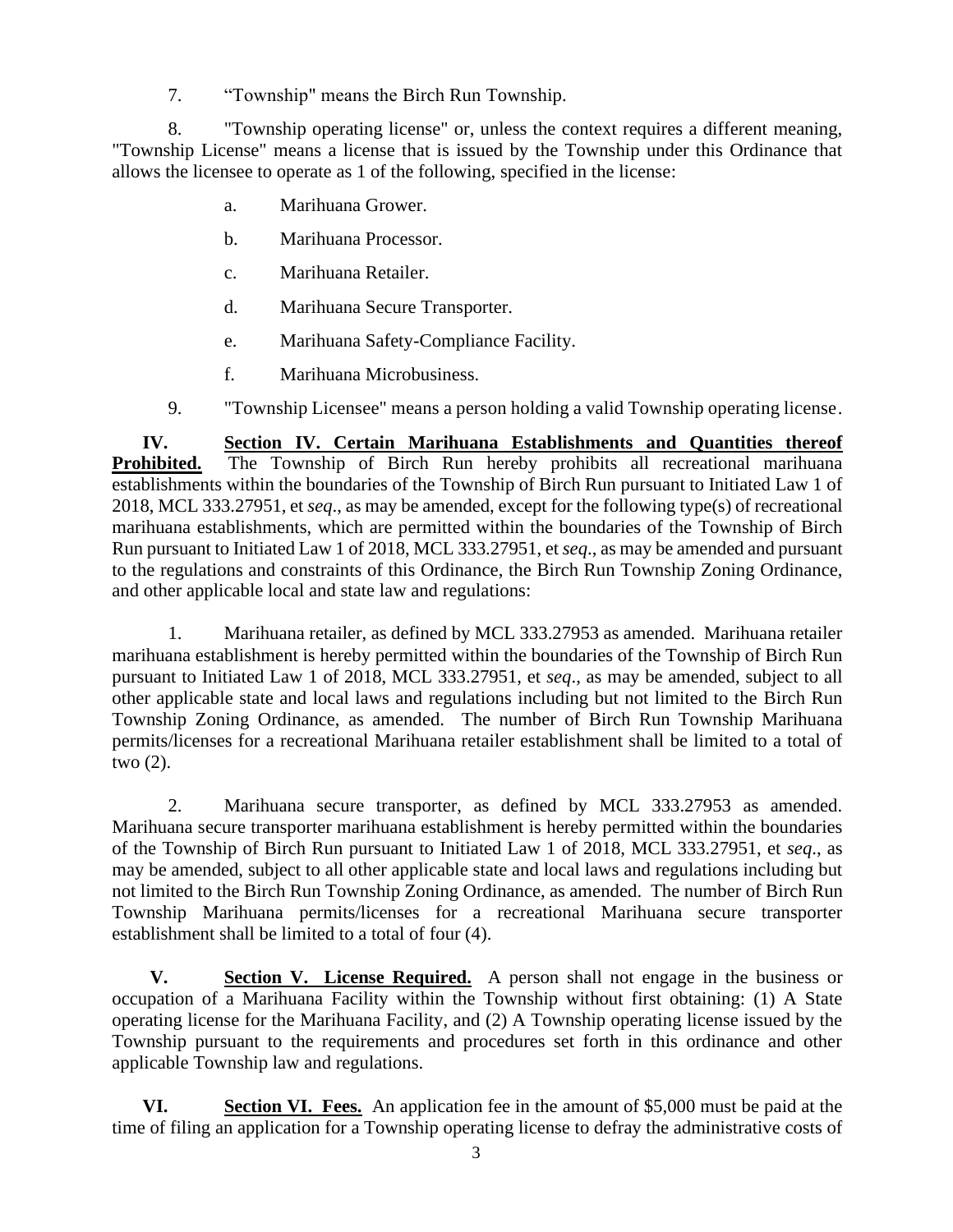processing and reviewing an application. Except as expressly provided by this Ordinance, application fees are non-refundable. In the event an application is referred for a consultant review, the applicant shall pay all consultant review fees. Upon approval or renewal of a Township operating license, the Township Licensee shall pay to the Township an annual nonrefundable operating fee in the amount of \$5,000 or as may be otherwise established by the Township Board, to help defray Township costs associated with the operation of a Marihuana Facility within the Township.

## **VII. Section VII. Requirements and Procedure for Granting Adult-Use/Recreational Marihuana Licenses.**

1. Any Person who desires to obtain an Adult-Use/Recreational Marihuana License to operate a Recreational-Marihuana Establishment within the Township of Birch Run shall submit an Application to the Township on an Application form to be provided by the Township Board. The Applicant shall also submit all other documentation requested by the Township to support the application. The Applicant's application and supporting documentation shall be reviewed and scored by the Township, or the Township's designee. The scoring criteria shall be developed and promulgated by the Township. No Person may be awarded an Adult-Use/Recreational Marihuana License to operate a Recreational-Marihuana Establishment within the Township of Birch Run unless that person attains a minimum score of at least 60 following the reviewing and scoring of the Applicant's application. In the event that the number of applicants for a given Adult-Use/Recreational-Marihuana License exceeds the number of available licenses, the license(s) will be awarded to the Person(s) who submitted the highest-scoring application(s), subject to the minimum-scoring requirements. Prior to submitting an Application to the Township for an Adult-Use/Recreational Marihuana License to operate a Recreational-Marihuana Establishment within the Township of Birch Run, an Applicant must have obtained and present proof of pre-approval of a State Recreational Marihuana Operating License from the State of Michigan.

2. Application for a Township Operating License shall be made to the Township Clerk upon Township application forms for a Township Operating License and signed by the applicant verifying:

- a. The truth and accuracy of all information and representations in the application, and;
- b. The Applicant's legal authority to make application for the proposed Marihuana Facility at the proposed location. Applications including information and documentation provided pursuant to an application shall be subject to the disclosure provisions under the MRTMA or other applicable law or regulations. In addition to information and submittals required by this ordinance, the application shall include payment of an application fee in the amount of \$5,000.

3. Operating Requirements. Any land use, site plan or other zoning approval of a Marihuana Facility granted under any provision of this Ordinance or the Township's Zoning Ordinance shall be deemed conditional upon the timely approval and issuance of both a State and Township Marihuana Facility Operating License. Revocation or denial of a required Marihuana Facility Operating License shall render any approval of a Marihuana Facility granted under any provision of the zoning ordinance null and void.

4. Approved Site Plan Required. Use of any property or structure as a Marihuana Facility requires Site Plan Review and approval of a site plan by the Planning Commission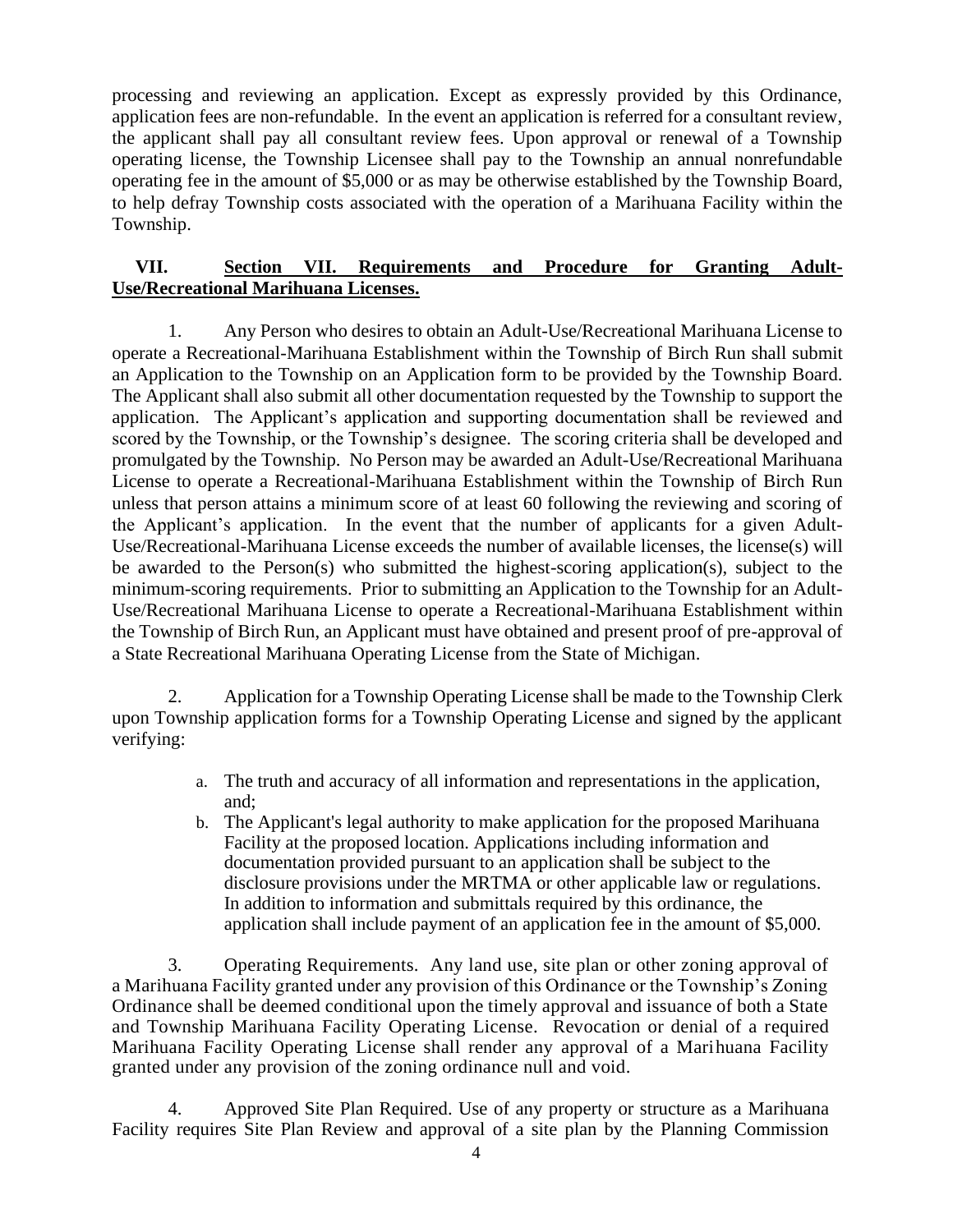pursuant to the Birch Run Township Zoning Ordinance. Marihuana Facilities shall be operated and maintained in compliance with the approved site plan for the facility. Any use of property or a structure without, or in violation of, an approved site plan shall constitute a violation of the zoning ordinance and a nuisance per se subject to abatement by a court of competent jurisdiction.

5. Site Plan Application and Review Criteria. A site plan and site plan approval application for a Marihuana Facility shall comply with the Birch Run Township Zoning Ordinance. A site plan application for a Marihuana Facility shall be processed in accordance with the Planning Commission Review procedures prescribed by the Birch Run Township Zoning Ordinance. In addition to the criteria set forth in the Birch Run Township Zoning Ordinance, the following shall apply to a site plan/application for a Marihuana Facility:

- a. Identification of the type of Marihuana Facility applied for (e.g., retailer, secure transporter) and a detailed description of all services, products, items, uses, operations, or merchandise produced, sold, offered, conducted or-provided by the proposed Marihuana Facility.
- b. Marihuana Facility uses, operations and activities shall comply with all rules and operating regulations adopted pursuant to the MRTMA and other applicable law. A description of an operating plan for the proposed Marihuana Facility shall be provided including the following:
	- i. A description of the products and services to be provided by the Marihuana Facility, including retail sales of food and/or beverages, if any, and any related accommodations or facilities.
	- ii. A floor plan, drawn to scale, showing the layout of the Marihuana Facility and the principal uses of the floor area depicted therein, including a detailed depiction of where any uses other than Marihuana related uses are proposed to occur on the premises.
	- iii. A detailed description of all Marihuana storage facilities and equipment including enclosed, locked facilities, if any, as may be required by the MRTMA or other applicable law. Storage of Marihuana shall comply with applicable rules adopted pursuant to the MRTMA and other applicable law.
- c. A description of waste disposal procedures, methods and facilities for Marihuana waste products including, but not limited to, usable and nonusable Marihuana. Waste product disposal and storage shall comply with applicable rules adopted pursuant to the MRTMA and other applicable law.
- d. A description of any proposed signs including a detailed depiction of sign language or displays, dimensions, locations, quantity, configuration, and illumination. Signs shall comply with applicable provisions of the Township's Sign Ordinance and any marketing /advertising restrictions for Marihuana products and facilities adopted pursuant to the MRTMA and other applicable law.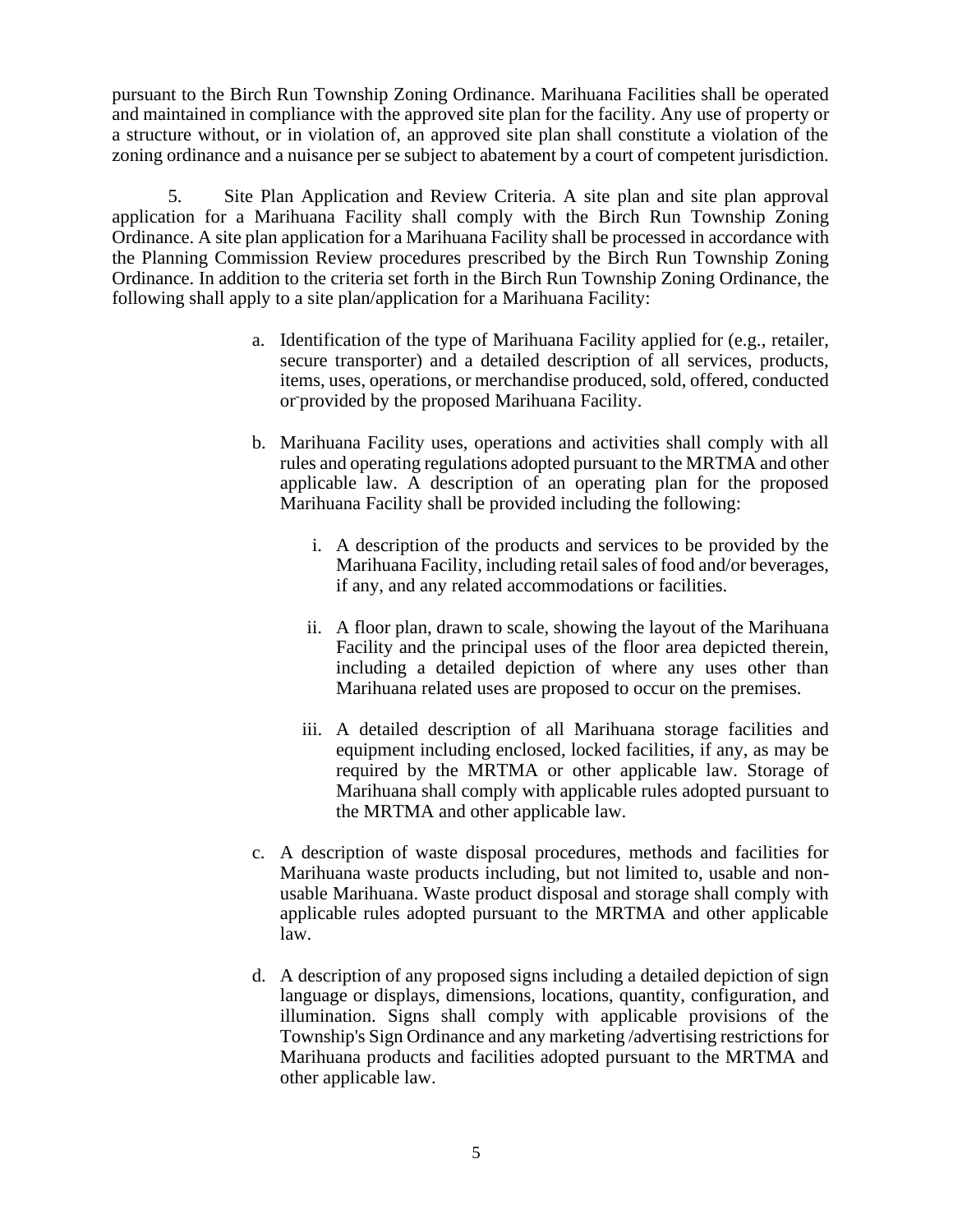- e. Signed and dated verification by the property owner, or his/her duly authorized agent, of the premises where the proposed Marihuana Facility will be located certifying that the property owner has been provided with and reviewed a complete copy of the application and consents to use and occupancy of the premises as a Marihuana Facility as described and referenced in the application. A detailed description of the proposed security plan for the facility including identification of all proposed security measures, equipment, and devises. A security plan shall comply with rules and security regulations adopted pursuant to the MRTMA and other applicable law. Security plans require review and approval by the Township Code Enforcement Officer (or such other individual as the Township Board may designate from time to time). The Township Code Enforcement Officer may require review and recommendation of a proposed security plan by an independent consultant with credentialed expertise in the field of site/facility security measures. The cost of an independent review by an independent security consultant shall be paid entirely by the applicant.
- f. A Marihuana Establishment shall not be located less than one-thousand (1,000) feet from a school, day care center, recreational facility, church, public or private park. The minimum required distance of 1,000 feet shall be measured as the shortest distance between the principal building unit that is occupied by the regulated use to the nearest property line of the protected use. For purposes of this ordinance "School" means any public or private school meeting all requirements of the compulsory education laws of the state.
- g. A Marihuana Establishment shall not be located less than five-hundred (500) feet from another Marihuana Establishment. The minimum required distance of 500 feet shall be measured as the shortest distance between the principal building unit that is occupied by the regulated use to the nearest property line of the protected use.
- h. Unless otherwise authorized pursuant to any rules adopted pursuant to the MRTMA and other applicable law, all facility operations, transactions, and activities shall be conducted within an enclosed structure. Other than waste disposal, outdoor storage is prohibited.
- i. An area map, drawn to scale, shall be provided indicating, within a radius of one-thousand feet (1,000 ft.) from the boundaries of the proposed site, the proximity of the site to any school, day-care center, recreational facility, church, public or private park.
- j. An area map, drawn to scale, shall be provided indicating, within a radius of five-hundred feet (500 ft.) from the boundaries of the proposed site, the proximity of the site to any existing marihuana site.

6. Action by Planning Commission. The Planning Commission shall review the proposed application for a recreational Marihuana facility, together with any reports and recommendations from staff, the Township Department heads, the Township Planner, Township Attorney, other Township consultants, and any public comments. The Planning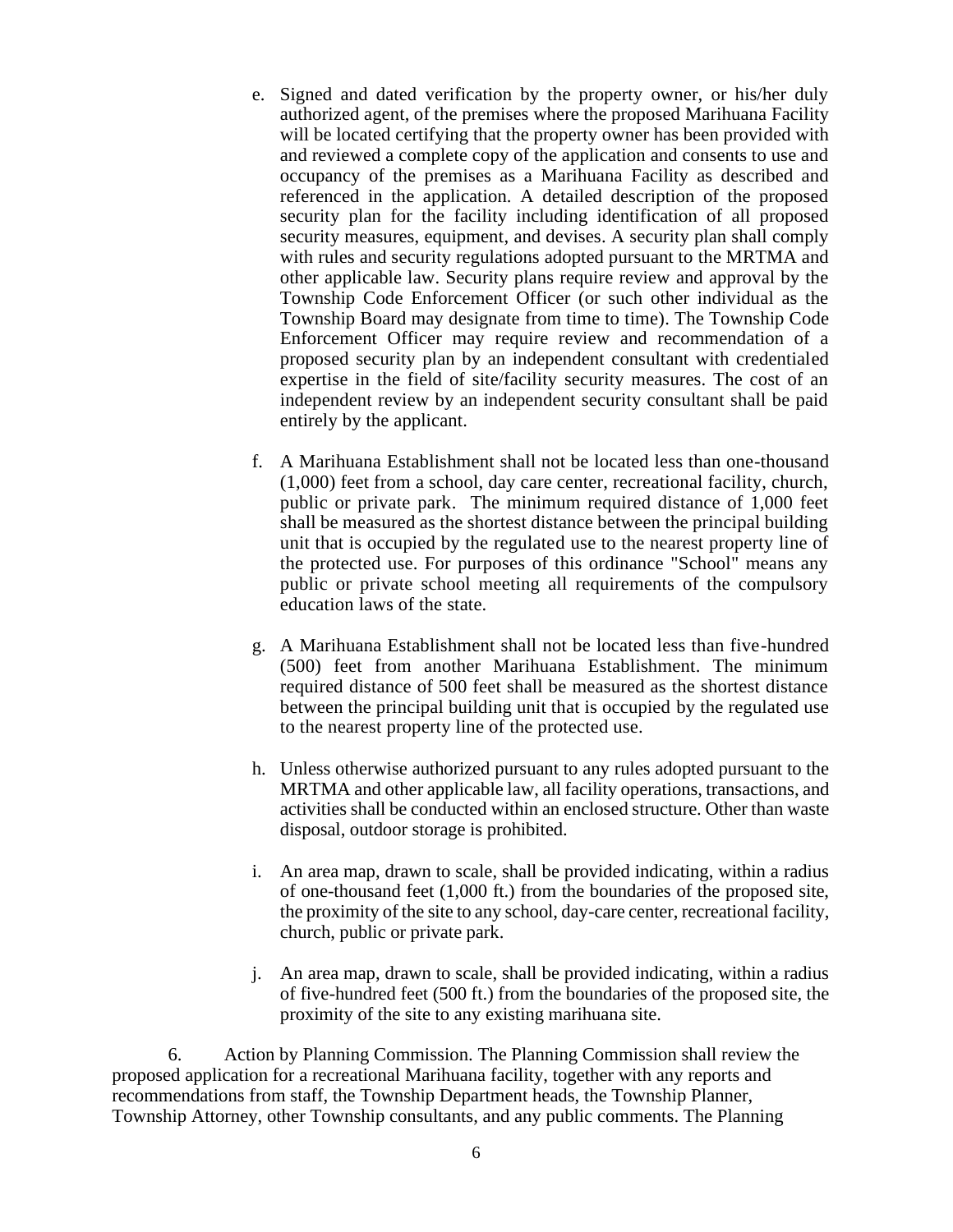Commission shall identify and evaluate all relevant factors and shall report its findings and recommendation in writing to the Township Board.

7. The Township Board shall then make a determination based on the requirements of this Ordinance and the Township Zoning Ordinance, including the Township's Standards for Special Use Approval, as codified in the Township's Zoning Ordinance. The Township Board is authorized to table, approve, approve subject to conditions or deny the special use as outlined in the Township's Zoning Ordinance.

8. In the event that the number of Applications for a given license type exceeds the number of available licenses, then the license(s) shall be awarded pursuant to a merit-based criteria system. The Township Board shall adopt and approve by Resolution Scoring Criteria that will be used by the Township to review and score Recreational Marihuana Establishment Applications. The Recreational Marihuana Establishment Applications shall be scored by the Birch Run Township Recreational Marihuana Sub-Committee ("the Sub-Committee"), which shall be created and established by the Township Board by Resolution. Following review and scoring, the Sub-Committee shall transmit its findings and report to the Birch Run Township Board for final approval or denial of any Birch Run Township Recreational Marihuana Operating License. A quorum of the Sub-Committee shall be constituted of one (or more) member of the Township Board and one (or more) member of the Township Planning Commission, and at least one additional person if only one member of the Township Board and one member of the Township Planning Commission are present.

9. An application for site plan approval of a Marihuana Facility that is materially incomplete or would result in a violation of state or local law shall be denied. Approval of a site plan for a Marihuana Facility does not guarantee, represent, or imply approval of a Marihuana Facility Operating License or any other permit, license or local approval that may be required by Township codes or ordinances for the proposed facility.

10. The Birch Run Township Board of Trustees shall be empowered to issue final approval or denial for any Application for a Recreational Marihuana Township Operating License.

11. The Birch Run Township Planning Commission shall be empowered to issue final approval, denial, or approval with conditions for any Application for a Township Special Land Use Permit where the property that is the subject of the Special Land Use Permit Application will be used in whole or in part for any purpose relating to Recreational Marihuana.

## **VIII. Section VIII. License Renewal.**

- 1. A Township operating license expires one (1) year after issuance or renewal.
- 2. A Township operating license may he renewed if:
	- a. The Township Licensee submits a written request for renewal to the Township on forms prescribed by the Township on or prior to expiration and pays the yearly operating fee of \$5,000.
	- b. The Township Supervisor, or his/her designee, verifies that at or immediately prior to expiration, the information, conditions, and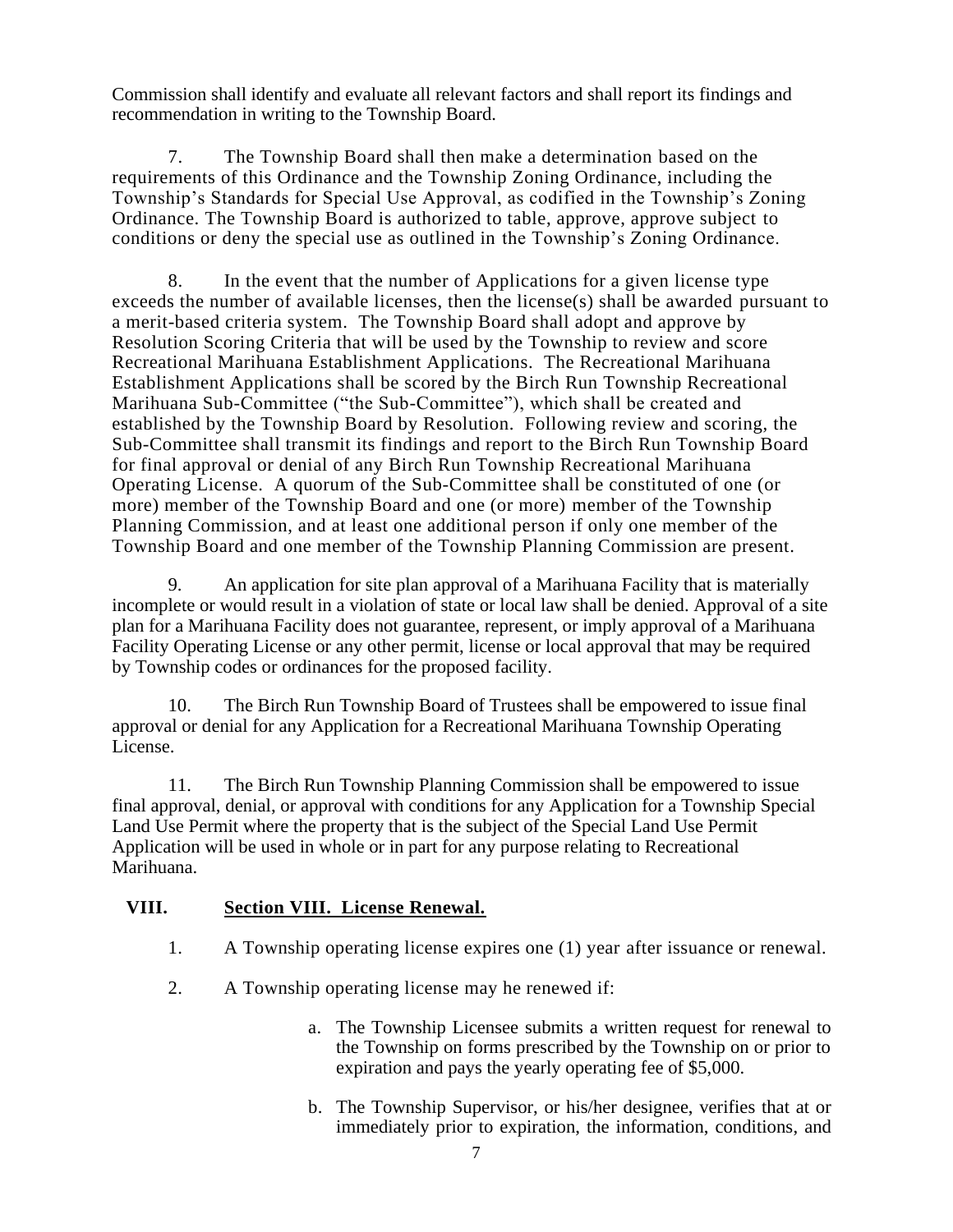representations contained in the original approved application remain materially correct, true and accurate.

- c. The State operating license for the Marihuana Facility has not been suspended or revoked.
- d. The Marihuana Facility passes inspection and is in compliance with all applicable laws, local building codes, ordinances and zoning regulations.
- e. The Township Licensee must apply for and receive a local Birch Run Township Business License.

3. If a renewal application is not submitted on or before the expiration date, the Township operating license may be renewed within 60 days after expiration upon application and payment of the renewal application fee. If the Township operating license is renewed within 60 days after expiration, the Township Licensee may continue to operate under the expired Township operating license during the 60 days following expiration.

4. An approved renewal of a Township operating license shall be held in escrow by the Township until the Applicant provides, or the Township receives, written verification that the Township Licensee has obtained:

- a. A valid renewal of a State operating license for a Marihuana Facility authorized by the Township operating license including identification of the true party in interest named as the State Licensee, and;
- b. Payment of the annual operating fee, and;
- c. The Marihuana Facility passes all required inspections. In the event the Township Licensee fails to provide verification of the above requirements within 60 days of notification of approval of a renewed Township operating license, the renewal of the Township operating license shall be deemed canceled unless the Township extends the time for providing verification of the above requirements upon a showing of good cause. Upon obtaining timely verification of the above requirements and receipt of the Township Licensee's annual operating fee, the Township shall deliver the renewed Township operating license to the Township Licensee. An approved renewal of a Township operating license shall not be valid until delivered to the Township Licensee by the Township and the Township Licensee pays all required fees.

**IX. Section IX. Location Requirements.** No person shall reside or permit any person to reside in or on the premises of a recreational marihuana facility. All Recreational/Adult-Use Marihuana Facilities/Establishments located in the Township of Birch Run shall fully comply with the Township of Birch Run Zoning Ordinance.

#### **X. Section X. Operational Requirements.**

1. No permit or license issued under this Ordinance shall be transferrable unless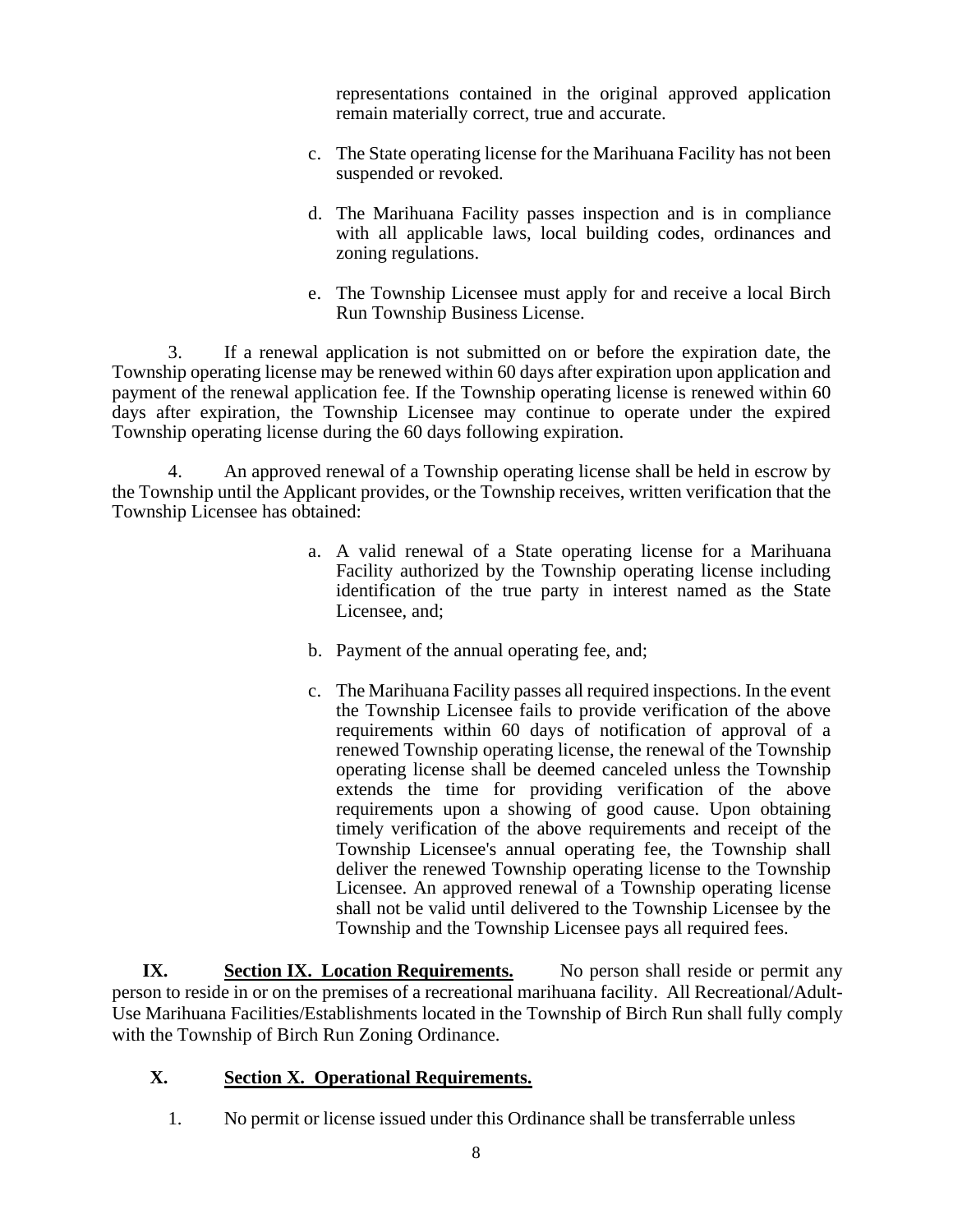first approved by the State of Michigan and the Township Board.

2. A person or entity who/which receives a permit/license under this Ordinance shall display its permit and, when issued, its State Operating License in plain view clearly visible to Township Officials and State Marihuana Licensing Board authorized agents.

3. Permit/License Holders shall at all times maintain a security system that includes the following:

- a. Security surveillance cameras installed to monitor all entrances, along with the interior and exterior of the property.
- b. Robbery and Burglary alarm systems, which are monitored 24 hours per day.
- c. All recreational marihuana in any form whatsoever stored at the property shall be kept in a secure manner and shall not be visible from the outside of the property.
- 4. The sale, consumption or use of alcohol or tobacco products on the permitted/licensed premises is prohibited.
- 5. No Recreational Marihuana Establishment shall operate between the hours of 9:00 p.m. and 9:00 a.m. on any Monday, Tuesday, Wednesday, Thursday, Friday, or Saturday. No retailer shall operate between the hours of 9:00 p.m. and 11:00 a.m. on any Sunday.

**XI. Section XI. Revocation.** A permit/license issued under this section may be revoked for any of the following non-exhaustive list of reasons:

1. Fraud or misrepresentation contained in the permit/license application.

2. Any known violation of this Ordinance or other Township Ordinance(s) or regulations.

3. Loss of the Applicant's State of Michigan Operating License.

4. Conducting business in an unlawful manner, or, in such a way as to constitute a menace to the health, safety or general welfare of the public or community.

#### **XII. Section XII. Violations and Penalties.**

1. Any person who disobeys, violates, neglects or refuses to comply with any provision of this ordinance or who causes, allows or consents to any of the same shall be deemed to be responsible for the violation of this ordinance. A violation of this ordinance is deemed to be a nuisance per se.

2. A violation of this ordinance is a municipal civil infraction, for which the fines shall be not more than \$500, in the discretion of the Court. The foregoing sanctions shall be in addition to the rights of the Township of Birch Run to proceed at law or equity with other appropriate and proper remedies. Additionally, the violator shall pay the Township of Birch Run's costs which may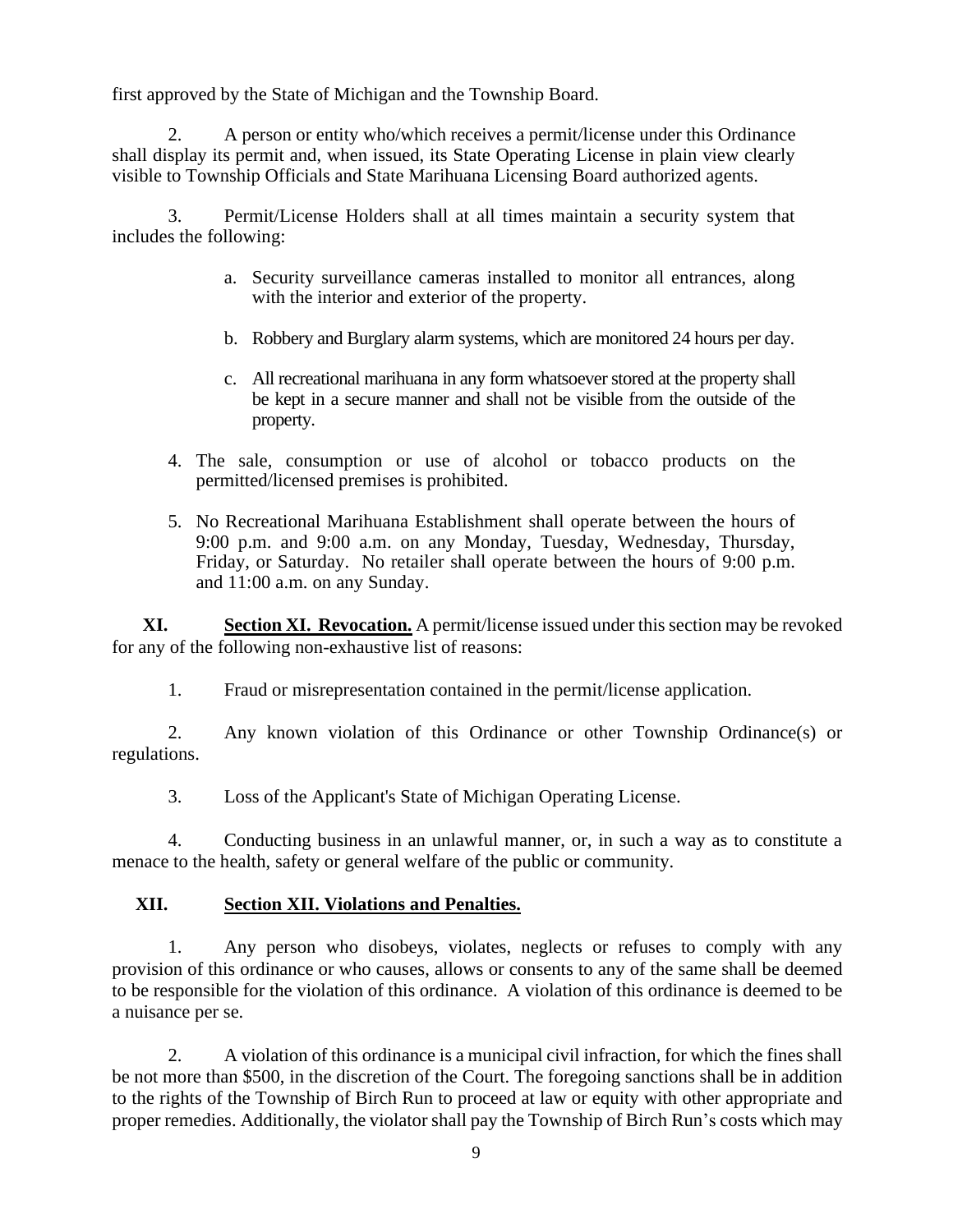include all expenses, direct and indirect which the Township of Birch Run incurs in connection with the municipal civil infraction, including but not limited to the attorney fee incurred by the Township of Birch Run in connection with the municipal civil infraction.

3. Each day during which any violation of this Ordinance continues shall be deemed a separate offense.

4. In addition, the Township of Birch Run may seek injunctive relief against a person or persons alleged to be in violation of this Ordinance, and such other relief as may be provided by law.

5. This Ordinance shall be administered and enforced by the Township Supervisor, Township Code-Enforcement Officer, or by such other person(s) as designated by the Township Board from time to time.

**XIII. Section XIII. Prohibition of Medical Marihuana Establishments.** Nothing herein shall be deemed to permit medical-marihuana establishments established pursuant to the Medical Marihuana Facilities Licensing Act, MCL 333.27101 *et seq*., as all such medicalmarihuana establishments are prohibited in Birch Run Township.

**XIV. Section XIV. Severability.** The provisions of this ordinance are hereby declared to be severable. If any clause, sentence, word, section or provision is hereafter declared void or unenforceable for any reason by a court of competent jurisdiction, it shall not affect the remainder of such ordinance which shall continue in full force and effect.

**XV. Section XV. Repeal.** All ordinance or parts of ordinances in conflict herewith are hereby repealed.

**XVI. Section XVI. Effective Date.** This Ordinance and the rules, regulations, provisions, requirements, orders, and matters established and adopted hereby shall take effect after the expiration of 30 days following publication as required by law following adoption by the Township Board.

**XVII. Section XVII. Publication.** The Township Clerk is hereby ordered and directed to cause this Ordinance to be published, either in full or in the form of a legally-permitted summary, in a newspaper of general circulation within Birch Run Township.

Made and passed by the Birch Run Township Board of Trustees this 8th day of February 2022.

\_\_\_\_\_\_\_\_\_\_\_\_\_\_\_\_\_\_\_\_\_\_\_\_\_\_\_\_\_\_\_ RAY LETTERMAN TOWNSHIP OF BIRCH RUN SUPERVISOR

\_\_\_\_\_\_\_\_\_\_\_\_\_\_\_\_\_\_\_\_\_\_\_\_\_\_\_\_\_\_\_\_ RILEY KIESSLING TOWNSHIP OF BIRCH RUN CLERK

> *\*\*\*The certification of the Township Clerk is contained on the following page\*\*\* \*\*\*The balance of this page is intentionally left blank\*\*\**